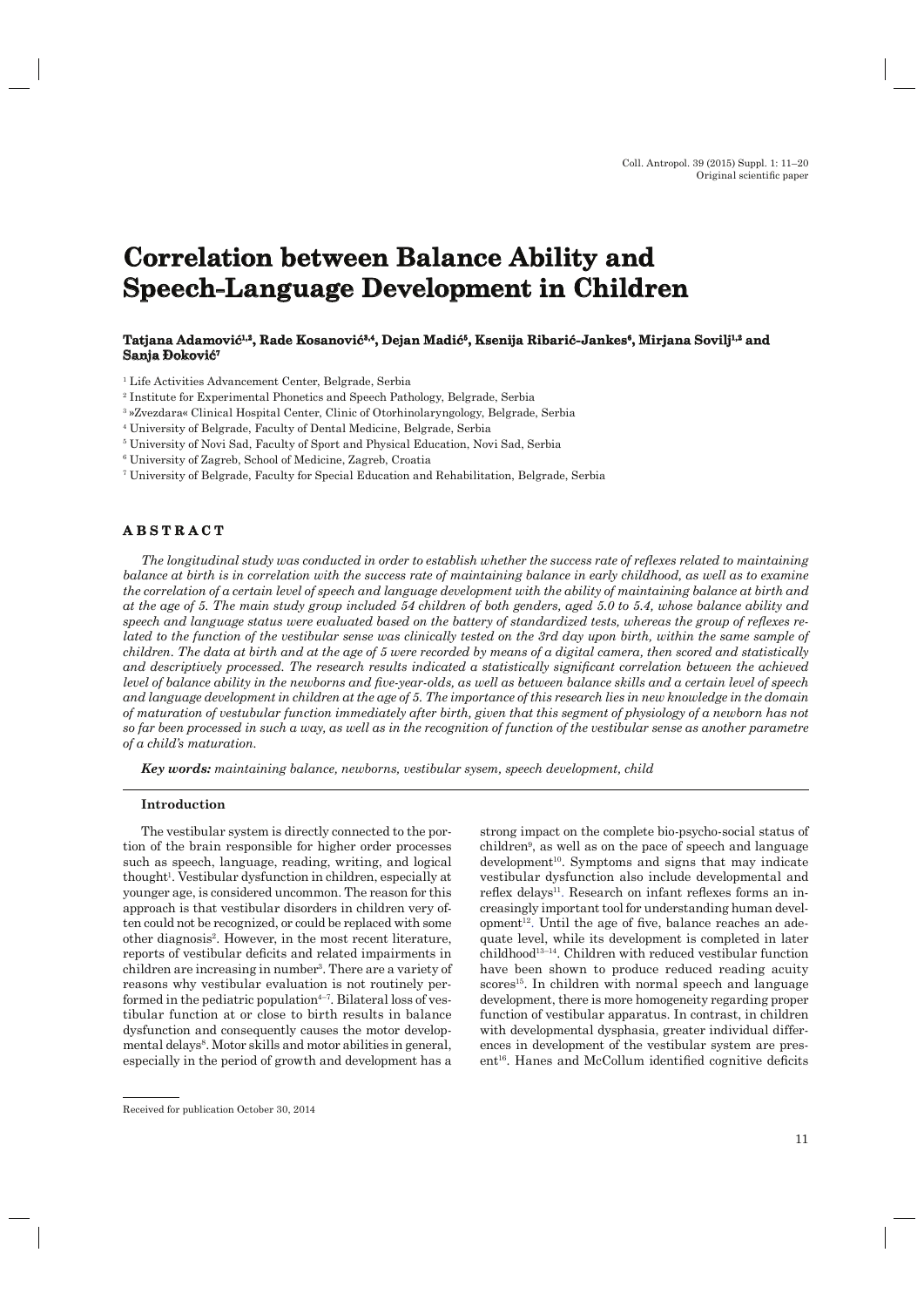associated with vestibular dysfunction including shortterm memory, concentration, arithmetic, and reading<sup>17</sup>. Reading, writing and balance can be improved by stimulating of the vestibular system throughout childhood. Absence of vestibular information early in life can lead to reduced cognitive performance in several domains<sup>18</sup>. Children with vestibular dysfunction since or shortly after birth do not recover function without intervention. Despite advances in clinical and diagnostic testing of vestibular function in adulst, testing of vestibular function in infants and children has not been typically done yet<sup>19</sup>. Stimulation of the vestibular system between the ages of three and thirteen has been shown to facilitate motor development, reading, writing, and balance activities $20$ . Due to all the implications that disturbed vestibular function and balance can have on a child's development, we intend to evaluate the following: 1. Whether the success rate of reflexes related to maintaining balance at birth is in correlation with the success rate of maintaining balance in early childhood; 2. To examine the correlation of a certain level of speech-language development with the balance ability at birth and at the age of 5.

# **Materials and Methods aterials**

A longitudinal study was conducted at the Institute for Experimental Phonetics and Speech Pathology (IEPESP) and in the Life Activities Advancement Centre (LAAC) in Belgrade, including the research conducted at the Institute of Gynecology and Obstetrics, *Clinical Centre of Serbia* (IGO-CCS). All the tests in this study were conducted in accordance with the Declaration of Helsinki regarding biomedical research involving human subjects. The research was approved by the Ethics committee of the Clinical Centre of Serbia (No. 345/5) and all the parents of the children from the tested sample gave written consent for their children to be subjected to testing.

Testing the ability of balance and the level of speech and language development was conducted on the sample of 54 children, 5.0–5.4 of calendar age, 29 male examinees and 25 female examinees. The criteria for the selection of the tested sample were as follows:

- they belong to the group of children whose sense of balance was examined the 3rd day upon birth by clinical testing of the Moro reflex (MOR), the Vestibuloocular reflex (VOR), the Asymmetrical tonic neck reflex ( $ATNR$ ) and the Head Righting reflex ( $HRR$ )
- they are healthy full-term babies from normal pregnancies
- they had the highest Apgar score values (9 and 10)
- at the time of testing they were not older than 5.6 years of age
- they have undergone neurological examination with the absence of any pathological findings, being completely healthy from the neurological point of view.

Testing of the ability of balance and the level of speech and language development at the age of 5 was conducted at the IEPSP and LAAC, whereas testing of the vestibular reflexes on the same sample of children, the 3rd day upon birth, was carried out at the IGO-CCS at the Neonatology Department<sup>21</sup>. In order to evaluate the balance ability of five-year-olds, the research instrument consisting of 15 standardized tasks was used used $22, 23$ .

# *Test description and scoring*

#### Romberg's test

The child is asked to stand still, with his head centered, feet together and eyes closed and to remain in that position 10–15 seconds. (Since this is a test of maintaining balance without visual control, movements of the body, the arms, the legs and the feet are observed).

#### Scoring:

- 2 good balance without movement
- 1 balance possible only when gently moving the ankles, the toes, or the whole body
- 0 the lack of balance with eyes closed, the child moves the feet to one side to prevent the fall.

#### Evaluation of standing balance

The child is asked to stand still, with the head centered, arms by the sides and the feet 5cm apart. The examiner gently pushes the child's shoulder to one side and then to the other. The intensity is graded according to the child's age. The whole procedure is repeated 3 times to the left and 3 times to the right. (The child should remain upright, without moving the legs to the contralateral side. The child will try to maintain balance changing the position of the body towards the ipsilateral side. If he does not succeed, he may lean to the contralateral side with arms abducted, or may even take a step sideways. Holding his free hand on the contralateral side, the examiner, standing at a certain distance from the child, might prevent the child with poor balance from falling).

- Scoring:
- 2 maintains balance, does not move except to prevent certain sudden swaying movements
- 1 steps sideways or abducts arms and shoulders
- 0 falls sideways and the examiner must hold him.

## Evaluation of walking in a straight line

The child is asked to walk along a straight line, 20 steps forward and then come back to the starting position. The toes of one leg do not have to strictly touch the heel of the other leg. At  $5-7$  years of age, 3 deflections are allowed. (Walking in the straight line is tested after the age of 5. Difficulties in conducting this test may be caused by: muscle hypotonia or hypertonia, cerebral or sensory disorders, or uncoordinated movements).

Scoring:

- $2$  walks without a deflection from the line
- $1 -$ has  $4 6$  deflections from the line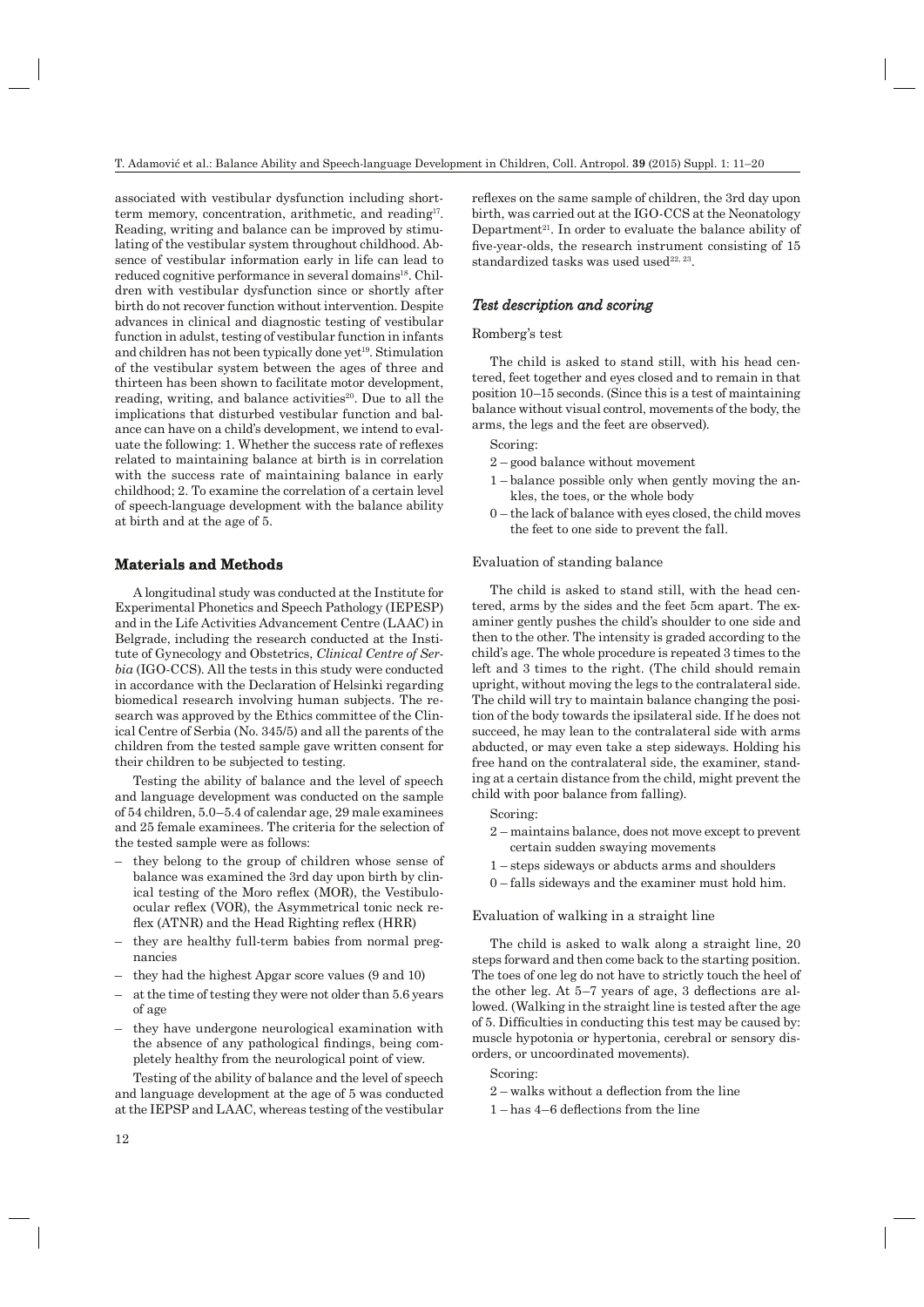$0$  – cannot walk on the line, has more than 6 deflections from the line.

### Standing on one foot

The child is asked to stand on one foot for 20 seconds, with arms extended forward and palms facing upwards. The same procedure is repeated 3 times, on the left and the right foot. (It is necessary to determine possible symmetry, as well as involuntary choreiform or tremor movements. The inability to stand on one foot, without dyskinesia, suggests the delay in functional maturation; it can also be the consequence of generalized hypotonia, cerebral or sensory dysfunction).

Scoring:

- 2 stands on one foot with stability for 10–12 seconds or more
- 1 tries to stand on one foot, but puts the foot on the floor, manages to stand up to 3 seconds
- 0 cannot stand on one foot.

## Finger to finger test

The child is in the sitting position, with the arm bent in the elbow at 90°. The examiner points his extended index finger towards the child and asks the child to touch it with the tip of his index finger. The distance between the examiner and the child must be sufficient so that the child always extends and bends the arm at the elbow when touching the examiner's finger. During the test, the examiner's finger remains static at all times. The precision with which the child touches the examiner's finger is observed. The procedure is repeated 3 times for one hand and 3 times for the other. (Deviation in touching the finger always towards one side suggests the dysfunction of the vestibular or cerebral origin).

Scoring:

- $2$  touches the examiner's finger with precision
- 1 touches with insecurity and there is 1 failure
- $0$  misses the examiner's finger, the child's finger goes to one or the other side.

# *Evaluation of the vestibulo-ocular reflex*

For right and left head movement:

The child is seated on the examination table to be level with the examiner. The examiner holds the child's head, placing his hands on the sides of the head at ear level. The child's chin gently bends down for 30º. During the test, the child has to look at the tip of the examiner's nose. The child's head is then gently and quickly turned to the right for 20°. The eyes must briefly go to the left, opposite to the direction of the head. When this procedure is completed, the child's head is turned gently but quickly to the left, whereas the eyes shift to the right. The whole procedure is repeated 3 times to one side and 3 times to the other. The pause between each attempt is 5 seconds.

Scoring:

- 2 present (the eyes move and shortly remain looking at the side opposite to the direction of the head)
- 1 incomplete (the so-called corrective saccade indicates a dysfunction of the vestibular paths on that side. This happens when the head is turned and the expected position of the eye is not achieved immediately, but with a short delay
- $0$  absent (it does not go opposite to the side to which the child's head is turning and does not remain in that position, but is shifted towards the nose).

For upward and downward head movement:

The examiner holds the child's head, placing his hands on the sides of the head, at ear level, moving it downwards gently and quickly expecting the upwardd eye movement. And the contrary, when the child's head is moved upwards, his eyes should be directed downwards. During the test, the child looks at the examiner's nose tip at all times.

Scoring:

- 2 present
- 1 incomplete
- $0 -$ absent.

The final score was the sum of the results of both tests.

Evaluation of body and head posture in the sitting position

The child is seated on the examination table. He is not allowed to lean his hands on the table or to rest his feet on the floor (it is for this reason that the child is seated on the table, so that his legs are in a hanging position).

The child is then asked to look straight at the examiner. The examiner observes whether the child holds his head in the normal position, whether the body posture is symmetrical, or the head and the body lean sideways.

In the expected correct posture, the head is centred and the body and extremities are symmetrical.

Scoring:

- 2 complete symmetry of the head and the body
- 1 the head tilts to one side
- 0 leaning or fall of the head or the head and the body together, to the side or back.

Balance reaction in the sitting position

The child is seated on the examination table, with his arms relaxed on his knees. The head is centered. The examiner gently pushes the child's shoulder to one side, observing the way the child maintains balance in the sitting position. Median line abduction is 30º, and the pushing intensity is graded according to the child's age and his body weight. During the procedure, the care is taken so that the child does not fall. The procedure is repeated 3 times to one and 3 times to the other side.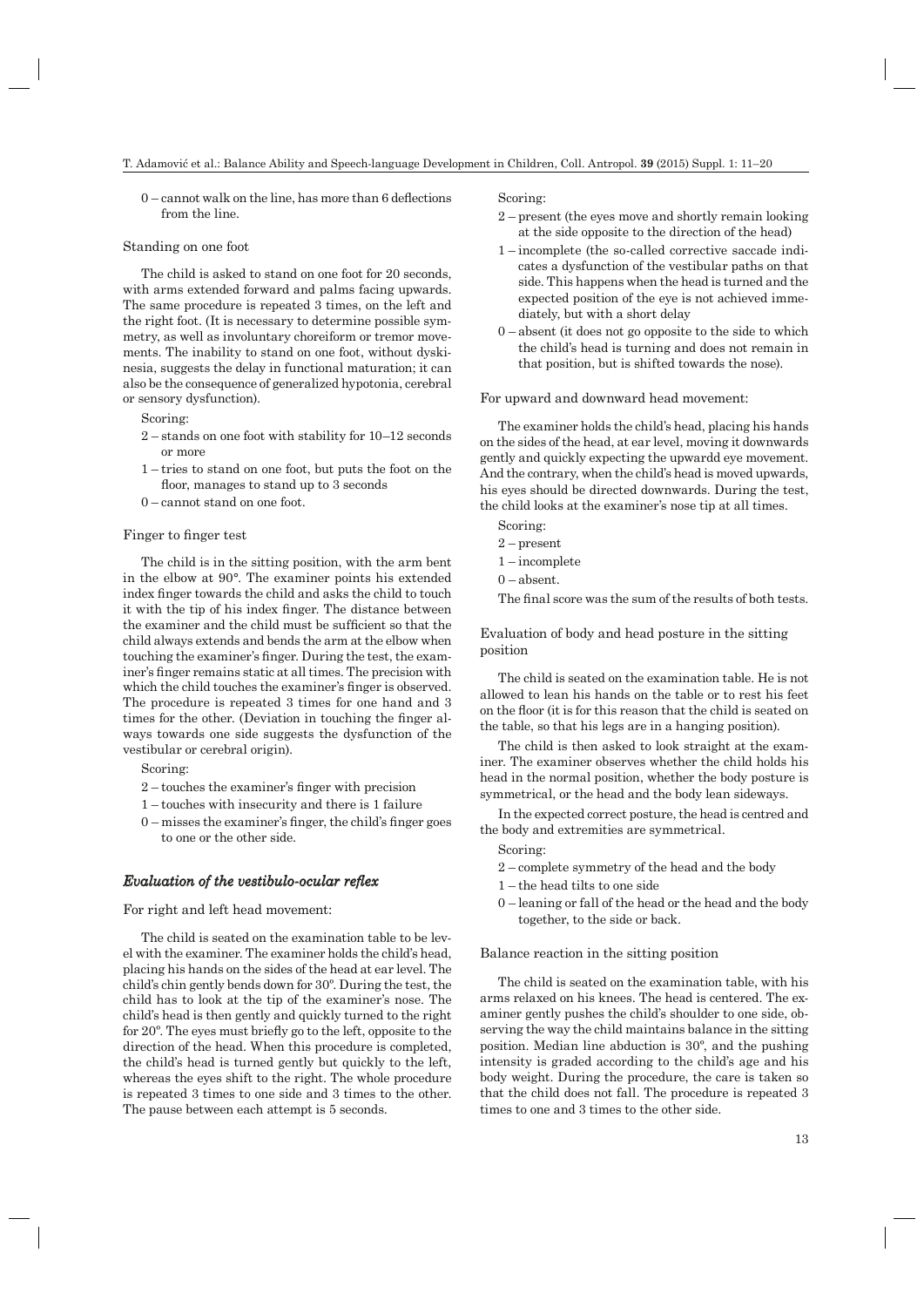## Scoring:

- 2 maintains balance without moving arms or hands
- 1 raises his arms or hands from his knees or uses the opposite hand for lateral support in order to maintain balance
- 0 cannot maintain balance, falls sideways and must be held by the examiner.

#### Trunk rotation in a sitting position

The child is seated on the examination table, with arms resting on knees. The head is centered. The child is asked to reach for the toy which the examiner holds next to and slightly above his head. The child's left or the right hand is activated, depending on the position of the examiner. The child's head rotation must be at 180º. The procedure is repeated 3 times to one and 3 times to the other side.

The child turns his head and rotates shoulders towards the side of the object. The child's hips remain centred.

Scoring:

- 2 trunk rotation while maintaining stable sitting position
- 1 trunk rotation with hand support
- 0 absence of turning towards the object or the rotation of the whole trunk (the pectoral and the pelvic girdle) with presence of the compensatory movements of the legs (knee extension, leg deviation to the contralateral side).

Evaluation of body posture and head posture in the standing position

The child is asked to stand still, with arms relaxed at the sides. In a normal body posture, arms should be slightly extended and adducted. Particular attention is paid to the width of the base of support, i.e. the space between the feet, which is a prerequisite to maintain good balance. At the age of 3, a child stands on a wider base of support, and at the age of 5 at a narrower base of support. The examiner observes the posture of head, body and extremities. Scoring:

- 2 head centred, body symmetrical, arms relaxed
- 1 body is not symmetrical, the child has a wider base of support
- $0$  moves and shows difficulties in maintaining balance in the standing position.

## Position with the arms extended forward middle

The child is asked to stand for 20 seconds with feet together, head centered, arms extended forward middle, palms facing down and eyes closed. The examiner observes whether the child's arms move into lateral or vertical abduction from the median line.

Gentle movement of arms to one or the other side is often present in children under 6 years of age. Upward movement of arms appears when palms are facing down (pronation). Downward movement of arms appears when palms are facing upward (supination).

Scoring:

- 2 no arm abduction, i.e. arms do not move away from the median line
- 1 gentle movement of arms to the side or up and down
- 0 distinct movement of arms to one side or up and down, one hand may be turned inwards (the thumb facing up).

## Evaluation of forward and backward walk

The child is asked to take 5 steps forward and 5 steps back.

#### Scoring:

- 2 maintains direction, does not turn sideways
- 1 turns alternatively to one side and then the other
- 0 turns to the same side (3 times and more).

#### Evaluation of toe walking

The child is asked to walk on toes, 10 steps forward, and then come back. Children older than 3 years of age are capable of toe walking.

#### Scoring:

- 2 walks on toes well, the heel is constantly lifted
- 1 walks on toes with interruptions (standing on the whole foot), the heel is lifted only for a moment
- 0 cannot walk on toes.

#### Evaluation of heel walking

The child is asked to walk on heels, 10 steps forward and then come back. After the age of 3, the child is completely capable of walking on heels.

Scoring:

- 2 walks on heels well, toes are constantly lifted
- 1 walks on heels with interruptions, the toes are lifted only for a moment
- 0 cannot walk on heels.

## Jumping in place

The child is asked to jump in place, at least 10 times on each foot. At the age of 3, the child is capable of jumping on one foot several times, at the age of 4 they can jump 5–8 times, and at the age of 5, the expected number of jumps in place on one foot is 9–10 times.

#### Scoring:

- 2 jumps in continuity 9–10 times
- $1 -$ jumps  $3 8$  times
- 0 cannot jump at all or jumps only once or twice.

Children conducted each task in three attempts which were scored with  $0$  points – unsuccessful,  $1$  point – partially successful and 2 points – successful. The average score was calculated for all three attempts together thus creating the scale of 0–2 points for the achievement in each of 15 tasks. In certain tests, depending on their complexity and in accordance with the methodologically clear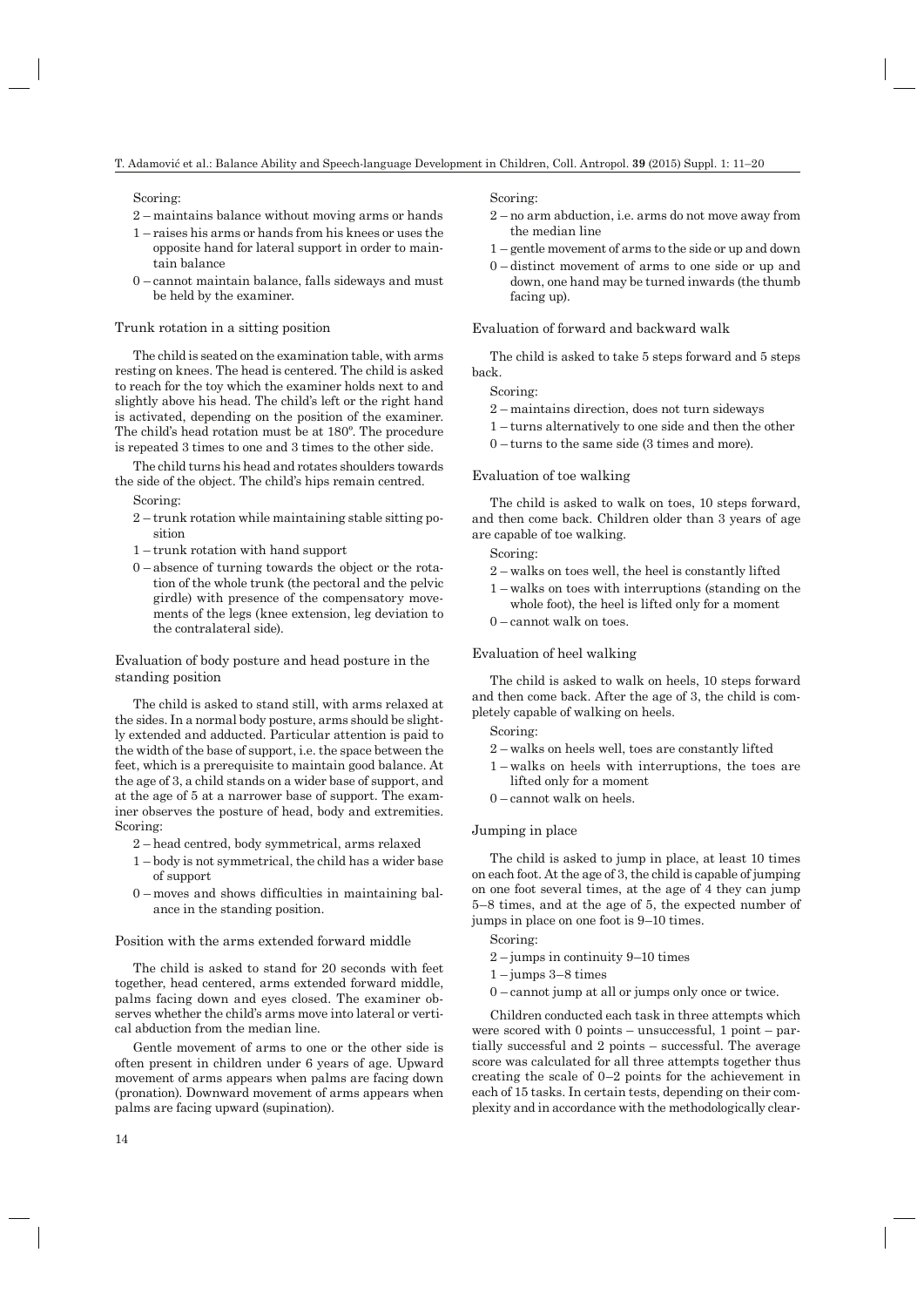ly defined standard procedure, the tasks were conducted in three attempts to the left and to the right, three times forwards and backwards, i.e. three times upwards and downwards. While processing the obtained data, average marks for the left and the right side were calculated first, then for the attempts upwards and downwards i.e. backwards and forwards, based on which the mark for the execution of the complete test was calculated.

In the tested sample, Neda Subota's test was used to evaluate speech and language development within the scale for evaluation of psychophysiological abilities of children aged 0–7 (an integral part of the battery of standardized tests of the IEPSP). All data are collected by the method of individual testing in conditions defined in the instructions within the guidelines for the implementation of the aforementioned tests. Depending on the achieved level of speech and language development of five-year-olds, the success in the test is marked in percentage in relation to 100%. The number of positively scored questions is calculated in relation to 100%, so the deviations for the given age can be clearly seen.

Also, anamnestic data obtained from the children's parents in »face to face« interviews enabled collecting the data at the time when the children included in our research started talking. The data were recorded in months and after the basic processing, average values and standard deviations were calculated.

The data obtained at birth and at the age of 5 were recorded by a digital camera and subsequently scored and statistically and descriptively processed. Statistical data processing was conducted using the SPSS (Statistical Program for Social Sciences) package, version 20. Data processing included the following statistical measures and procedures: frequencies and percentage, the arithmetic mean and the standard deviation, the standard error of measurement and confidence intervals, significance of differences between arithmetic means, the Pearson's coefficient of linear correlation and the Cronbach`s alpha coefficient of reliability.

## **Results**

At the Institute for Experimental Phonetics and Speech Pathology in Belgrade, the ability of balance and evaluation of speech and language development, were tested on the sample of 54 examinees, with an average age of 5.24

with the standard deviation of 0.14 years of age (5.0–5.4 years of age). Out of the total number of the tested children, 53.7% were male (29 examinees), and 46.3% female (25 examinees). In relation to the ideal proportion 0.50**:**0.50, our sample included two boys more, i.e. two girls less. The examinees were of the same gender and age. The group of reflexes related to maintaining balance was tested on the same sample of children, on the third day upon birth at the Institute of Gynecology and Obstetrics, *Clinical Centre of Serbia*. Examination of the degree of presence of the Moro reflex (MOR), the Head righting reflex  $(HRR)$ , the Asymmetrical tonic neck reflex  $(ATNR)$ , and the Vestibulo-ocular reflex (VOR) included three attempts, recording whether a reflex was present, incomplete or absent.

The data in Table 1 indicate that minimal (Min) presence of Moro reflex was recorded in  $27$  babies (i.e.  $50\%$ ) with 1.00 point on the 0–2 points rating scale, whereas the absence of this reflex, i.e. the score of 0 points was not recorded in any of the newborns. Maximum (Max) presence of MOR (2 points) was also established in 50% of the newborns. The average value of the presence of Moro reflex (M) equaled 1.50 points, with the standard deviation (SD) of 0.50 points. The median value (Med) equaled 1.50 points, which also proves that the distribution of results shifted to the right – towards higher scores.

Head righting reflex was absent in 20.4% of the newborns with the score of 0 points. Incomplete Head righting reflex was recorded in 24% of the tested sample, and its maximum presence of 2 points was established in 55.6% of the newborns. The average value of the presence of Head righting reflex is  $1.35$  points, with the standard deviation of 0.80 points. The median value was 2.00 points, which also proves that the distribution of results shifted to the right – towards higher scores.

The absence of total Asymmetrical tonic neck reflex (ATNR to the right and ATNR to the left) i.e. the score of 0 points was not recorded. Incomplete Asymmetrical tonic neck reflex was recorded in 64.8% of the tested sample, and its maximum presence of 2 points was established in 35.2% of the newborns. The total average value of the presence of Asymmetrical tonic neck reflex equaled 1.35 points, with the standard deviation of 0.48 points. The median value was 1.00 points, which also proves that the distribution of results shifted to the right – towards higher scores.

**TABLE 1**

THE BASIC STATISTICS OF THE SENCE-BALANCE REFLEXES AND REFLEXES IN TOTAL TESTED ON THE 3RD DAY AFTER BIRTH

| <b>Statistics</b>       | Moro<br>reflex | Head righting<br>reflex | Asymmetrical<br>tonic neck reflex | Vestibulo-ocular<br>reflex | Reflexes<br>in total |
|-------------------------|----------------|-------------------------|-----------------------------------|----------------------------|----------------------|
| Min                     | $1(50.0\%)$    | $0(20.4\%)$             | $1(64.8\%)$                       | $1(61.1\%)$                | $2.42(1.9\%)$        |
| Max                     | $2(50.0\%)$    | $2(55.6\%)$             | $2(35.2\%)$                       | $2(38.9\%)$                | 8.00 (11.1%)         |
| Med                     | $1.50\,$       | 2.00                    | 1.00                              | 1.00                       | 6.04                 |
| $\overline{\mathrm{x}}$ | l.50           | 1.35                    | 1.35                              | 1.39                       | 5.93                 |
| <b>SD</b>               | 0.50           | 0.80                    | 0.48                              | 0.49                       | 1.46                 |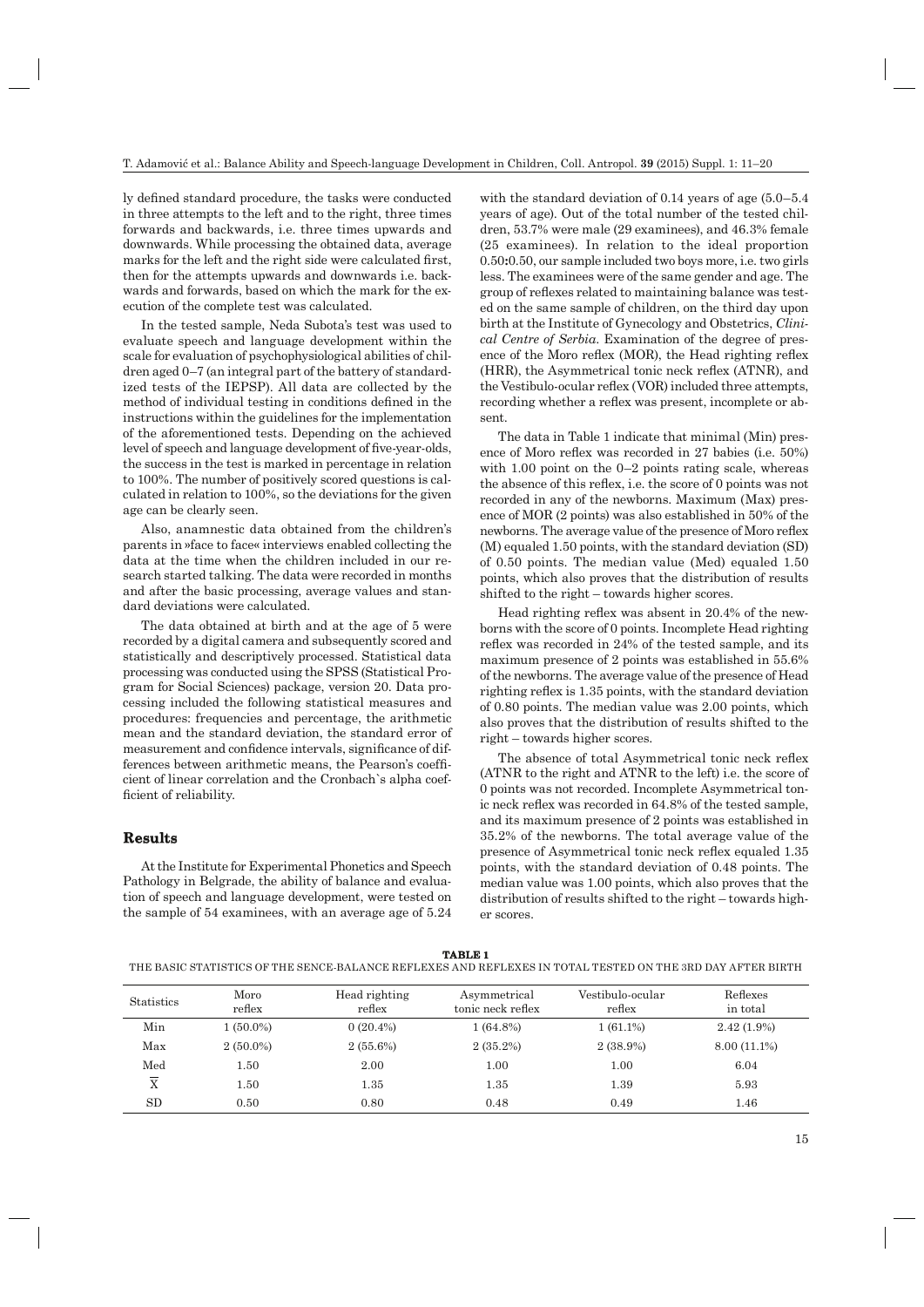Incomplete Vestibulo-ocular reflex was recorded in 61.1% of examinees, and its maximum presence of 2 points, was established in 38.9% of the newborns from the defined sample. The absence of total Vestibulo-ocular reflex (VOR right and VOR left) i.e. the score of 0 points was not recorded in any of the newborns. The total average value of the presence of Vestibulo-ocular reflex was  $1.39$ points, with the standard deviation of 0.49 points. The median value was 1.00 points which also proves that the distribution of results shifted to the right – towards higher scores.

Summing up the results of Moro reflex, Head righting reflex, Asymmetrical tonic neck reflex and Vestibulo-ocular reflex, the scale of  $0-8$  points was obtained, showing the presence of all four reflexes together in the newborns (reflexes in total). Minimal presence of reflexes in total was recorded in only 1.9% of examinees equaling 2.42 points on the 0–8 points rating scale, whereas the absence of all four reflexes, i.e. the score of 0 points was not recorded in any of the newborns. The maximum score of 8 points, which represents the maximum presence of reflexes in total, was established in 11.1% of the tested sample. The total average value of the presence of reflexes equaled 5.93 points with the standard deviation of 1.46 points. The median value of 6.04 was higher than the arithmetic mean, which also proves that the distribution of results shifted to the right – towards higher scores.

The application of the Pearson's coefficient of linear correlation examined whether there was any significant correlation between the degree of the presence of reflexes in total, and the presence of reflexes separately (be it Moro reflex, Asymmetrical tonic neck reflex, Head righting reflex or Vestibulo-ocular reflex). Established values of correlation coefficient  $(0.40; 0.50; 0.67$  and  $0.41)$ , are statistically significant on the level of  $p=0.01$  (99%. reliability of conclusion). Therefore, in the newborns with more emphasized presence of some of the four reflexes, there is significantly higher presence of all reflexes collectively.

All three reflexes were present in the largest part of the tested sample, i.e. 44.4% of the newborns. The presence of two reflexes was determined in a significantly smaller number of the newborns (29.6%). The presence of only one reflex was recorded in 14.8% of the newborns, whereas in 11.1% of examinees all four reflexes collectively were fully present (maximum score of 8 points).

The results in Table 2 indicate that the five-year-olds from our testing sample, achieved the lowest average results in the test of the ability of standing on one foot (Standing on one foot), where the arithmetic mean equaled 1.50 points on average (with the standard deviation of 0.53 points). Only 1.9% of examinees, i.e. only one child, had the minimum score of 0 points. Maximal score of 2 points had 37.0% of the sample i.e. 20 out of 54 examinees. That was the only task in which the five-year-olds realized an average achievement which was not higher than 1.50 points, i.e. all other examined parameters of balance ability were more developed than the ability of maintaining balance while standing on one foot. The highest average achievement of 1.90 points was recorded in task 10 which evaluated body and head posture when standing (Evaluation of body posture and head posture in the standing position). None of 54 examinees scored below 1 point. Only in one case (1.9% of children) the score of 1 point designated a task completed with a partial success. The total of 14.9% of children scored 1.33 and 1.67 points, whereas 83.3% of examinees scored the maximum of 2 points.

Summing up the results in the aforementioned 15 tasks, the scale was created to evaluate the total balance ability, ranging from 0 to 30 points followed by a correla-

| Balance variable                                                     | Min            | Max         | $\overline{\textbf{X}}$ | SD   |
|----------------------------------------------------------------------|----------------|-------------|-------------------------|------|
| Romberg's test                                                       | $1.00(14.8\%)$ | 2(59.3%)    | 1.73                    | 0.38 |
| Evaluation of standing balance                                       | $1.00(1.9\%)$  | 2(57.4%)    | 1.78                    | 0.31 |
| Evaluation of walking in a straight line                             | $0.67(1.9\%)$  | 2(77.8%)    | 1.88                    | 0.28 |
| Standing on one foot                                                 | $0.00(1.9\%)$  | $2(37.0\%)$ | 1.50                    | 0.53 |
| Finger to finger test                                                | $0.00(1.9\%)$  | $2(68.5\%)$ | 1.84                    | 0.34 |
| Evaluation of the vestibulo-ocular reflex                            | 0.67(3.7%)     | $2(61.1\%)$ | 1.83                    | 0.33 |
| Evaluation of body and head posture in the sitting position          | 0.67(3.7%)     | 2(53.7%)    | 1.68                    | 0.41 |
| Balance reaction in the sitting position                             | $0.50(1.9\%)$  | $2(51.9\%)$ | 1.70                    | 0.41 |
| Trunk rotation in a sitting position                                 | $1.00(7.4\%)$  | 2(40.7%)    | 1.75                    | 0.30 |
| Evaluation of body posture and head posture in the standing position | $1.00(1.9\%)$  | 2(83.3%)    | 1.90                    | 0.24 |
| Position with the arms extended forward middle                       | $0.00(1.9\%)$  | $2(61.1\%)$ | 1.70                    | 0.46 |
| Evaluation of forward and backward walk                              | $1.00(1.9\%)$  | 2(57.4%)    | 1.83                    | 0.24 |
| Evaluation of toe walking                                            | $0.00(1.9\%)$  | $2(61.1\%)$ | 1.68                    | 0.46 |
| Evaluation of heel walking                                           | $0.00(1.9\%)$  | $2(61.1\%)$ | 1.68                    | 0.46 |
| Jumping in place                                                     | $0.00(1.9\%)$  | $2(50.0\%)$ | 1.67                    | 0.49 |

**TABLE 2** BASIC RESULTS OF EVALUATION OF THE BALANCE ABILITY IN FIVE-YEAR-OLDS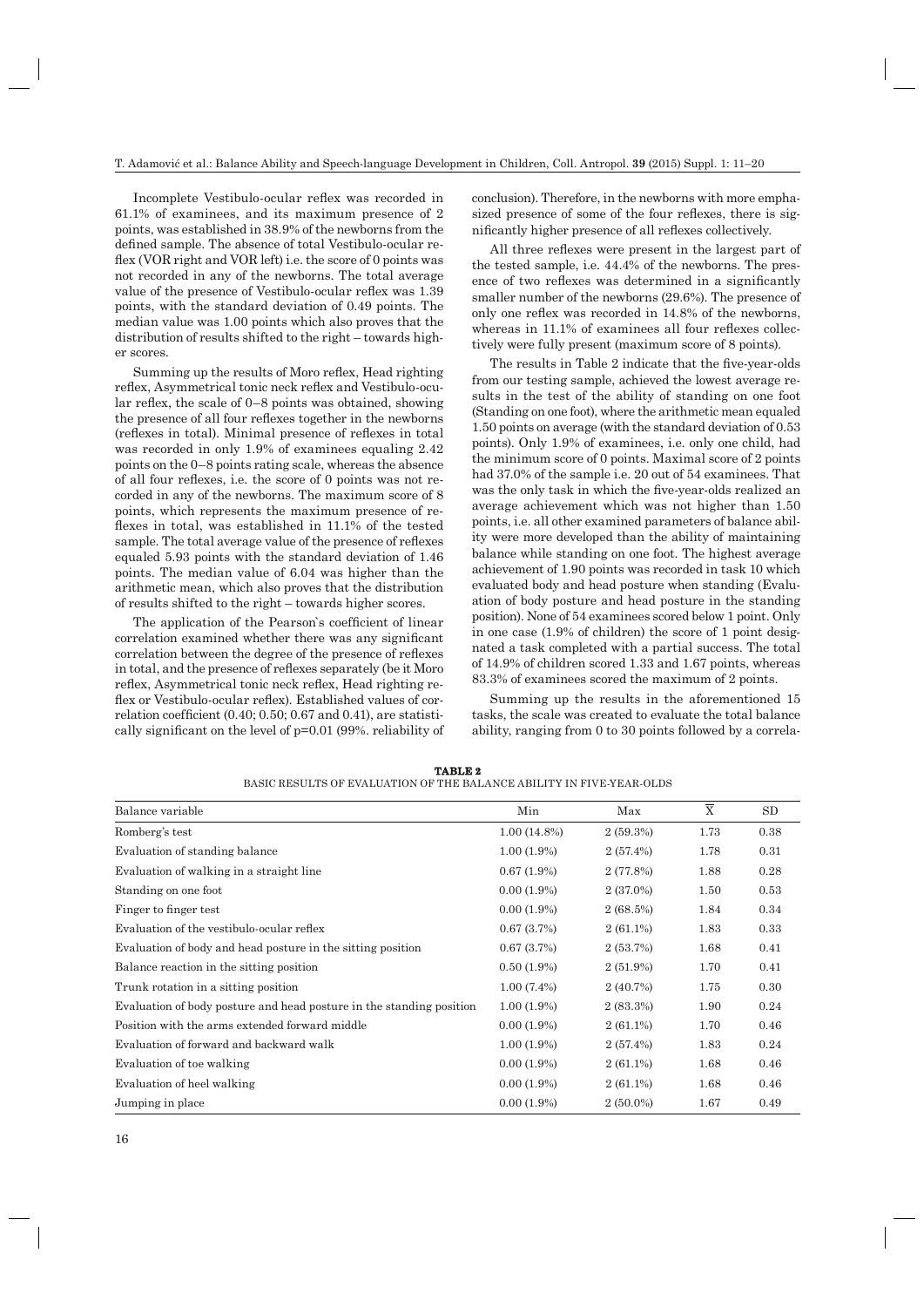tion analysis between the achievements on the scale on the whole and in each of the 15 tasks separately. The results of this analysis are given in Table 3. All values of the Pearson's coefficients of linear correlation had a positive sign and are statistically significant on the level of  $p=0.01$ , with 99% reliability of conclusion.

**TABLE 3** CORRELATIONS BETWEEN THE TASKS AND THE SCALE FOR EVALUATION OF THE GENERAL BALANCE ABILITY

| Balance variable                                                        | The scale as a<br>whole (general<br>balance ability) |
|-------------------------------------------------------------------------|------------------------------------------------------|
| Romberg's test                                                          | $r = 0.51$                                           |
| Evaluation of standing balance                                          | $r = 0.62$                                           |
| Evaluation of walking in a straight line                                | $r = 0.66$                                           |
| Standing on one foot                                                    | $r = 0.66$                                           |
| Finger to finger test                                                   | $r = 0.72$                                           |
| Evaluation of the vestibulo-ocular reflex                               | $r = 0.62$                                           |
| Evaluation of body and head posture in the<br>sitting position          | $r=0.40$                                             |
| Balance reaction in the sitting position                                | $r = 0.63$                                           |
| Trunk rotation in a sitting position                                    | $r = 0.41$                                           |
| Evaluation of body posture and head posture<br>in the standing position | $r=0.49$                                             |
| Position with the arms extended forward middle                          | $r = 0.83$                                           |
| Evaluation of forward and backward walk                                 | $r = 0.67$                                           |
| Evaluation of toe walking                                               | $r = 0.79$                                           |
| Evaluation of heel walking                                              | $r = 0.79$                                           |
| Jumping in place                                                        | $r = 0.86$                                           |
|                                                                         |                                                      |

The results indicated that five-year-old children from our research who achieved better results in some of the tasks, also had significantly higher results on the scale for evaluation of the total development of the balance ability. This represented the statistical basis to create the scale based on all 15 tasks. If the obtained correlations between certain tasks and the scale on the whole had a negative sign, or correlations with the positive sign were not statistically different, it was necessary to omit the results of the scale for evaluation of the balance ability on the whole, based only on the tasks which meet the mentioned criteria. However, the obtained average value of the correlation between the scale on the whole and 15 tasks it included equalled 0.64, which indicates a high level of positive correlation with 99% reliability. At the same time, the reliability of the scale was checked by the Cronbach's alpha coefficient and the determined value ( $\alpha$ =0,90) indicated a very high inner consistency of the scale for evaluation of the general balance ability in children at the age of 5.

Minimal achievement of 11.67 points on the 0–30 points rating scale was recorded in only one examinee i.e. in 1.9% of children. This means that nobody scored 0–11 points, i.e. none of the five-year-olds from our research had undeveloped ability of maintaining balance up to that extent. The maximum of 30 points was realized by 7.4% of examinees, the theoretical arithmetic means equaled 15, whereas the value of the arithmetic means was 26.16 points, with the standard deviation of 3.73 points. The largest part of the tested five-year-olds  $(64.8%)$  achieved results which were above the average, whereas 35.2% of examinees achieved the score below the average.

It was established that there is a statistically significant correlation between the presence of all four reflexes collectively at birth (Moro reflex  $+$  Head righting reflex  $+$ Asymmetrical tonic neck reflex  $+$  Vestibulo-ocular reflex) and the development of the balance ability at the age of 5  $(r=0.50; p=0.01)$ . It can be concluded with 99% reliability that the children who had higher number of reflexes (Moro reflex, Head righting reflex, Asymmetrical tonic neck reflex and Vestibulo-ocular reflex together) present immediately after birth, had a more developed ability of maintaining balance at the age of 5, whereas the children with the lower number of reflexes present after birth had a less developed balance ability at the age of 5.

The total of 9.3% of the children started talking when they turned 11 months of age, whereas 1.9% of the children started talking at the age of 26 months, which was recorded as the latest onset of speech. The average age at which the children from our research started talking equaled 12.89 months with the standard deviation of 2.28 months. The total of 64.8% of children began to talk until the age of 12.89 months. At the age of 13–18 months, 33.3% of children began to talk, whereas only 1 child or 1.9% of the sample began to talk at the age of 26 months.

The correlation analysis was used to examine the correlation between the presence of sense balance reflexes in total at birth and the age at which the children from the tested sample began to talk (Table 4). The obtained value of the Pearson's coefficient of linear correlation is significant on the level of p=0.01 and indicates that there is a negative correlation  $(r=-0.47)$  between the total presence of the four tested reflexes immediately after birth (Moro  $reflex + Head$  righting reflex  $+$  Asymmetrical tonic neck  $reflex + Vestibulo-ocular reflex)$  and the age at which children start talking. Therefore, it can be concluded with 99% reliability that children with higher number of reflexes developed at birth started talking at a younger age (less months of age), whereas children with smaller number of reflexes related to the ability of maintaining balance at birth, started talking later, i.e. at more months of age.

There was a statistically significant correlation between the onset of speech and the ability to maintain balance in the five-year-olds. The established correlation coef-

**TABLE 4** CORRELATIONS BETWEEN THE ONSET OF SPEECH AND BALANCE ABILITY AT BIRTH AND AT THE AGE OF 5

|                                 | Onset of speech | ŋ    |
|---------------------------------|-----------------|------|
| Sense of balance at birth       | $r = -0.47$     | 0.01 |
| Balance ability at the age of 5 | $r = -0.69$     | 0.01 |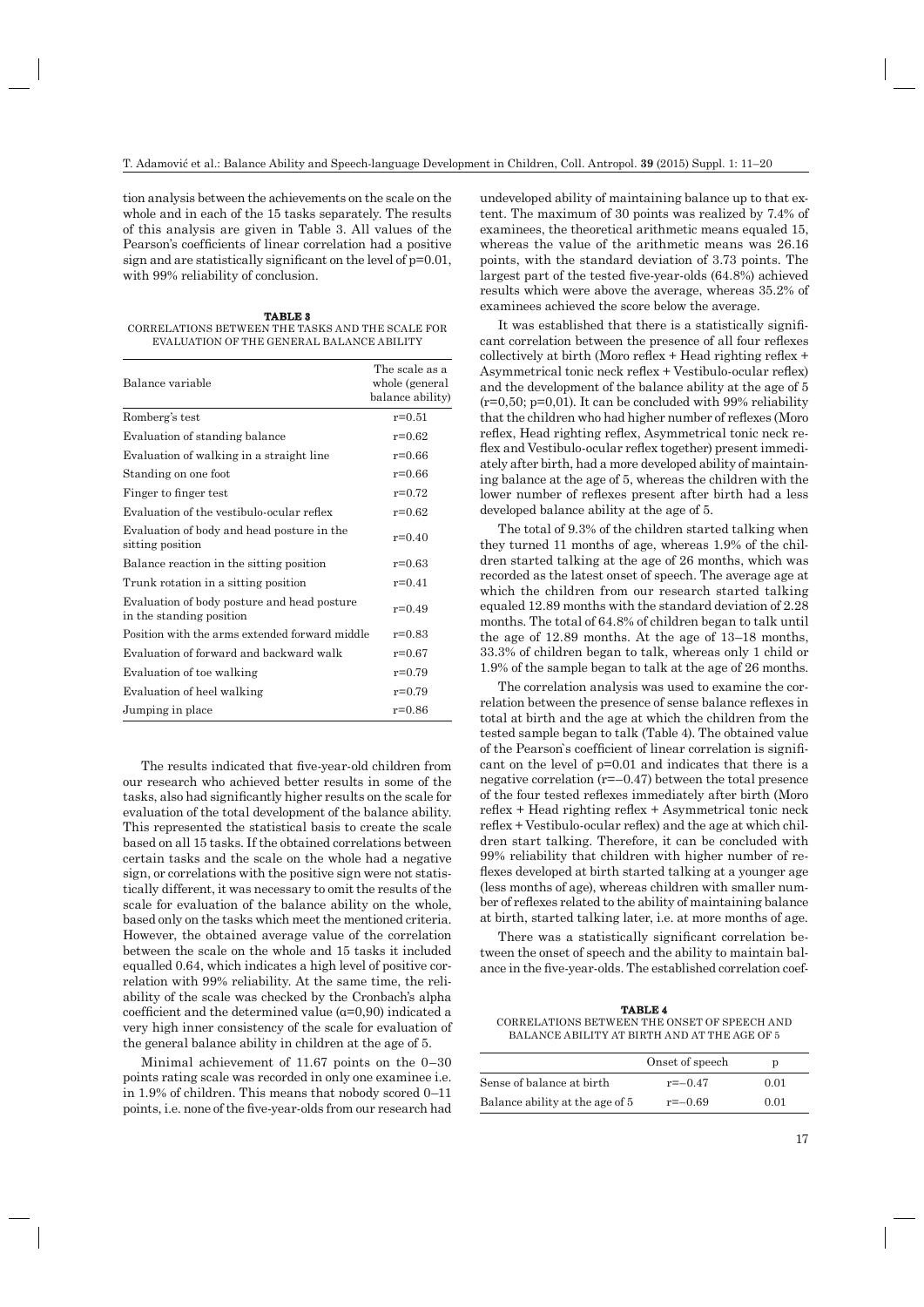ficient ( $r=-0.69$ ) is significant on the level of 0.01. It can be concluded with 99% reliability that children with better ability to maintain balance at the age of 5 (higher scores on the scale for evaluation of balance ability) started talking earlier, whereas the children who started talking later had insufficiently developed ability to maintain balance when they reached 5 years of age.

The evaluation of speech and language development of children at the age of 5 was conducted by means of the standardized scale from the IEPSP battery of tests. The results on the scale are expressed as a success rate. In order to avoid potential confusion between the percentage of examinees and the success rate on the mentioned scale, the results are expressed in points so that each success rate percent corresponds to an identical score (i.e. the number of points) on the 0–100 points rating scale (0% success corresponding to the 0 points score, and 100% success corresponding to the 100 points score). On the scale for evaluation of speech and language development, minimal achieved result equaled 35.29 points and was present in only one child, i.e. in 1.9% of the tested sample. None of the five-year-olds from our research had a score below 35.29 points, i.e. there were no children with such a low degree of speech and language development. Maximum achievement (100 points) was registered in 22.2% of children (i.e. in 12 out of 54 examinees). Average achievement equaled 83.22 points on the 0–100 points rating scale, with the standard deviation of 16.22 points. The total of 40.7% of five-year-olds achieved results lower than the average value (35.29–76,47 points), whereas in 59.3% of

**TABLE 5** CORRELATİONS BETWEEN SPEECH AND LANGUAGE DEVELOPMENT OF FIVE-YEAR-OLDS AND ABILITY OF MAINTAINING BALANCE

| Balance variable                                                        | Speech-<br>language<br>development |
|-------------------------------------------------------------------------|------------------------------------|
| Romberg's test                                                          | $r = 0.36$                         |
| Evaluation of standing balance                                          | $r = 0.48$                         |
| Evaluation of walking in a straight line                                | $r = 0.50$                         |
| Standing on one foot                                                    | $r = 0.53$                         |
| Finger to finger test                                                   | $r = 0.58$                         |
| Evaluation of the vestibulo-ocular reflex                               | $r = 0.49$                         |
| Evaluation of body and head posture in the<br>sitting position          | $r = 0.32$                         |
| Balance reaction in the sitting position                                | $r = 0.61$                         |
| Trunk rotation in a sitting position                                    | $r = 0.43$                         |
| Evaluation of body posture and head posture in<br>the standing position | $r=0.43$                           |
| Position with the arms extended forward middle                          | $r = 0.75$                         |
| Evaluation of forward and backward walk                                 | $r = 0.61$                         |
| Evaluation of toe walking                                               | $r = 0.73$                         |
| Evaluation of heel walking                                              | $r = 0.73$                         |
| Jumping in place                                                        | $r = 0.83$                         |
| Scale on the whole                                                      | $r = 0.87$                         |

examinees of that age there was an above average degree of speech and language development. All this proves that the distribution of speech and language development shifted to the right, i.e. towards higher scores.

There was a very high positive correlation  $(r=0.87)$  between the degree of speech and language development and the degree of balance development (Table 5, Scale on the whole). It can be concluded with 99% reliability that the children with better balance skill also had a higher degree of speech and language development and vice versa.

On the speech and language evaluation scale, girls aged 5 had 85.41 points on average (with the standard deviation of 1.82 points), whereas boys of the same age had 81.34 points on average (with the standard deviation of 17.37 points). The difference of 4.07 points, on the 0–100 points rating scale, is not statistically significant, which is confirmed by the t-test value of 0.92. It can be concluded that five-year-old boys and girls from our research had the same degree of speech and language development.

On the scale for the evaluation of maintaining balance, in 15 tasks on the whole, girls aged 5 had 26.23 points on average with the standard deviation of 3.89 points), and the boys of the same age had 26.09 points on average (with the standard deviation of 3.65 points). On the 0–30 points rating scale, the average difference of 0.14 points is negligible and is not statistically significant, which is confirmed by t-test values of 0.14. The results of this analysis are given in Table 6. It can be concluded that five-year-old boys and girls from our research had an equal ability in maintaining balance.

## **Discussion iscussion**

The available literature offers very little data on diagnostics and general physiology of the vestibular function and its central pathways in newborns<sup>24</sup>. In order to set standards for the function of the vestibular sense in the first days after birth and determine its part in the overall balance ability of a newborn, examinees in this research were only healthy, full-term babies born from normal pregnancies<sup>25</sup>. Our methodological design was based on the findings in the literature that there are several reflexes which can be tested to indicate if the vestibular sense is already realizing its function. These are: the Vestibuloocular reflex, the Moro reflex, the Asymmetrical tonic neck reflex and the Righting reflex $26$ . The majority of authors argue that they are vestibular reflexes and that they are caused by the stimulation of otolith labyrinth<sup>27–29</sup>. At the same time, we differentiated the tests that do not include the proprioceptive system and those that do. Thus, in order to test »Moro reflex« we chose the so-called head drop method, which implies activation of the vestibular nerve and otoliths rather than tactile and proprioceptive receptors30,31. Looking at the responses of all the tested reflexes taken together, we evaluated the regularity of the function of the vestibular sense and central vestibular pathways in newborns.

A relatively low rate of newborns with all four reflexes present at birth in our tested sample indicates that the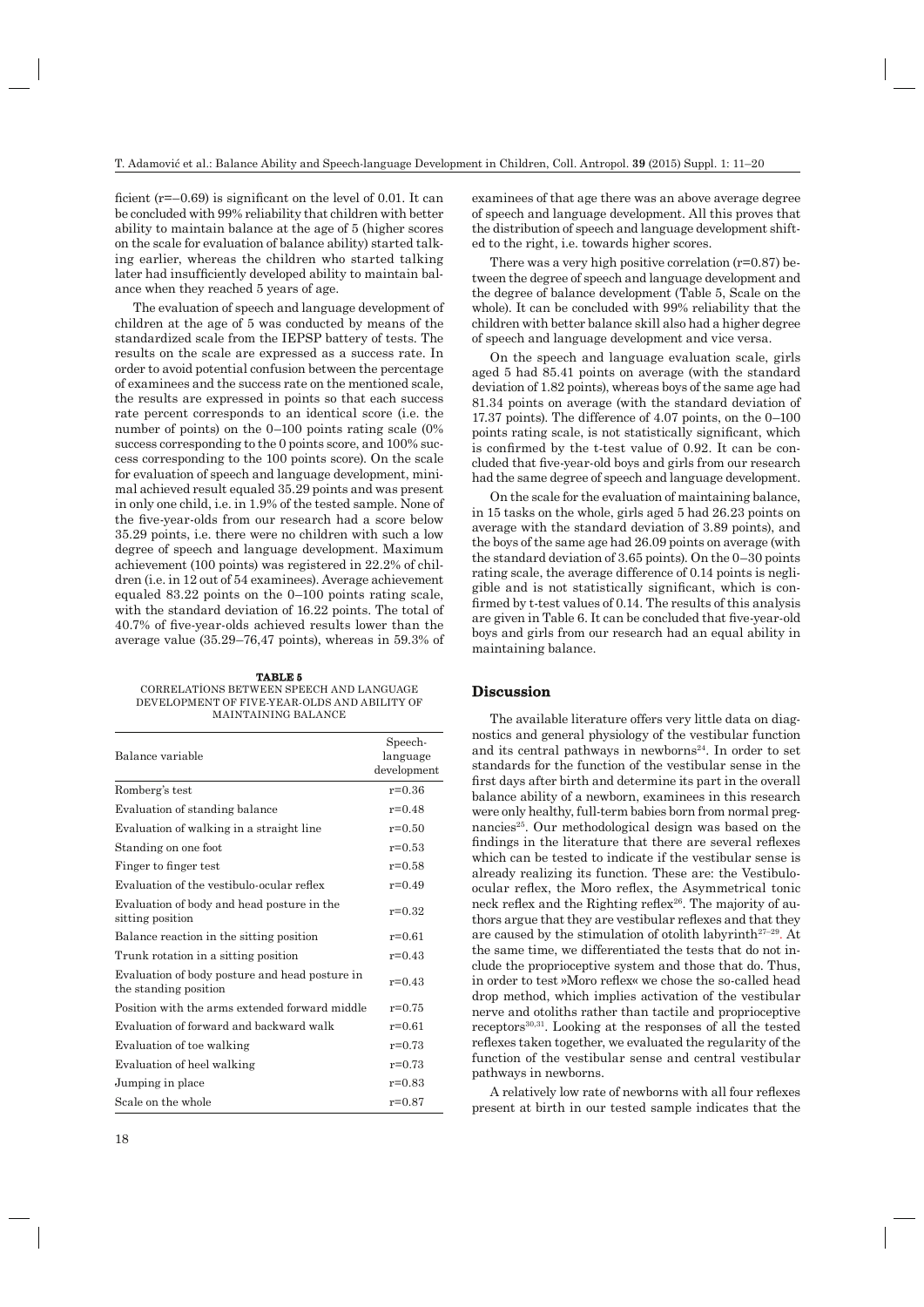| TABLE 6 |
|---------|
|---------|

| COMPARISON OF MAINTAINING BALANCE ABILITIES IN BOYS AND GIRLS AT THE AGE OF 5 |
|-------------------------------------------------------------------------------|
|-------------------------------------------------------------------------------|

|                                                                      | <b>Boys</b> |           | Girls                   |      |        |
|----------------------------------------------------------------------|-------------|-----------|-------------------------|------|--------|
| Balance variable                                                     |             | <b>SD</b> | $\overline{\mathrm{X}}$ | SD   | t-test |
| Romberg's test                                                       | 1.75        | 0.37      | 1.71                    | 0.39 | 0.39   |
| Evaluation of standing balance                                       | 1.79        | 0.30      | 1.77                    | 0.33 | 0.17   |
| Evaluation of walking in a straight line                             | 1.90        | 0.28      | 1.85                    | 0.29 | 0.55   |
| Standing on one foot                                                 | 1.39        | 0.58      | 1.63                    | 0.45 | 1.70   |
| Finger to finger test                                                | 1.87        | 0.25      | 1.81                    | 0.42 | 0.72   |
| Evaluation of the vestibulo-ocular reflex                            | 1.87        | 0.26      | 1.78                    | 0.40 | 0.97   |
| Evaluation of body and head posture in the sitting position          | 1.61        | 0.44      | 1.77                    | 0.36 | 1.48   |
| Balance reaction in the sitting position                             | 1.69        | 0.40      | 1.71                    | 0.43 | 0.15   |
| Trunk rotation in a sitting position                                 | 1.73        | 0.34      | 1.77                    | 0.26 | 0.44   |
| Evaluation of body posture and head posture in the standing position | 1.91        | 0.25      | 1.89                    | 0.23 | 0.22   |
| Position with the arms extended forward middle                       | 1.72        | 0.41      | 1.68                    | 0.51 | 0.35   |
| Evaluation of forward and backward walk                              | 1.80        | 0.28      | 1.86                    | 0.20 | 0.92   |
| Evaluation of toe walking                                            | 1.71        | 0.41      | 1.65                    | 0.52 | 0.47   |
| Evaluation of heel walking                                           | 1.71        | 0.41      | 1.65                    | 0.52 | 0.47   |
| Jumping in place                                                     | 1.64        | 0.46      | 1.69                    | 0.53 | 0.37   |
| Scale on the whole                                                   | 26.09       | 3.65      | 26.23                   | 3.89 | 0.14   |

function of the vestibular sense and its central pathways during the first days after birth is not completely mature. This is in complete compliance with the findings in literature that the child is born with the developed vestibular sense, whereas maturation of vestibular reflexes and pathways continues after birth, relatively quickly in the first months of life<sup>32</sup>.

The role of the vestibular function in establishing balance in hearing impaired children has been extensively researched<sup>33,34</sup>. In contrast, there are very few available papers dealing with the longitudinal monitoring of balance maturation during childhood. One of such researches was conducted by Cumberworth and associates on the sample of 60 healthy children aged  $5-17^{35}$ . Their results confirm that the vestibular function increases and balance skills improve with an age. The results of our study are compatible with this, indicating significant correlation of the certain level of maturity of the vestibular sense and balance at birth with the ability of balance and speech in early childhood ( $p<0.01$ ), thus creating an opportunity for timely diagnostics and the application of an early stimulatory treatment in children at the earliest age. The results of the balance ability evaluation of children at the preschool age, achieved by Lam and associates indicated that girls are significantly more successful in maintaining balance compared to boys of the same age<sup>36</sup>. Contrary to these, the results of our search showed the absence of any significance between the genders regarding the balance ability of five-year-olds.

Despite the increasing frequency of disorders connected with the vestibular system and balance in children, the vestibular function in children is still insufficiently controlled. The reason for this are the existing techniques which are most commonly used to examine the vestibular apparatus in children: the Caloric test, the Rotational test and the Vestibular Evoked Myogenic Potentials (VEMP). These are techniques actually designed to examine balance disorders in adults, which have been adapted for children. In any case, many authors argue that the application of these techniques on children of a younger age is not safe. Namely, the Caloric test can cause vertigo and vomiting37, the Rotational chair test cannot examine the chronic unilateral vestibular hypofunction, it also causes vertigo and vomiting, and lastly, this apparatus is too expensive and only few clinics have one38. The VEMP is a diagnostic procedure used in differential diagnostics of the vertigo in adults. It helps to determine whether only the sacculus is damaged, or the lower vestibular nerve as well. This method is relatively easy to perform, but it can only be an additional method to evaluate status of the vestibular apparatus and central vestibular pathways<sup>39</sup>. Due to the aforementioned, parents unwillingly accept to subject their children to such type of testing, except in cases when it is strongly indicated by diagnostics. The need to find easily applicable, non-invasive and economically acceptable tests to examine the vestibular function in children are more than justified.

In conclusion, the children who had higher number of reflexes immediately after birth, have a better ability to maintain balance and a higher degree of speech and language development at the age of 5, whereas the children with the lower number of reflexes present after birth, had a less developed balance and speech and language ability at the age of 5. The importance of this research lies in new knowledge in the domain of maturation of vestubular function immediately after birth, given that this segment